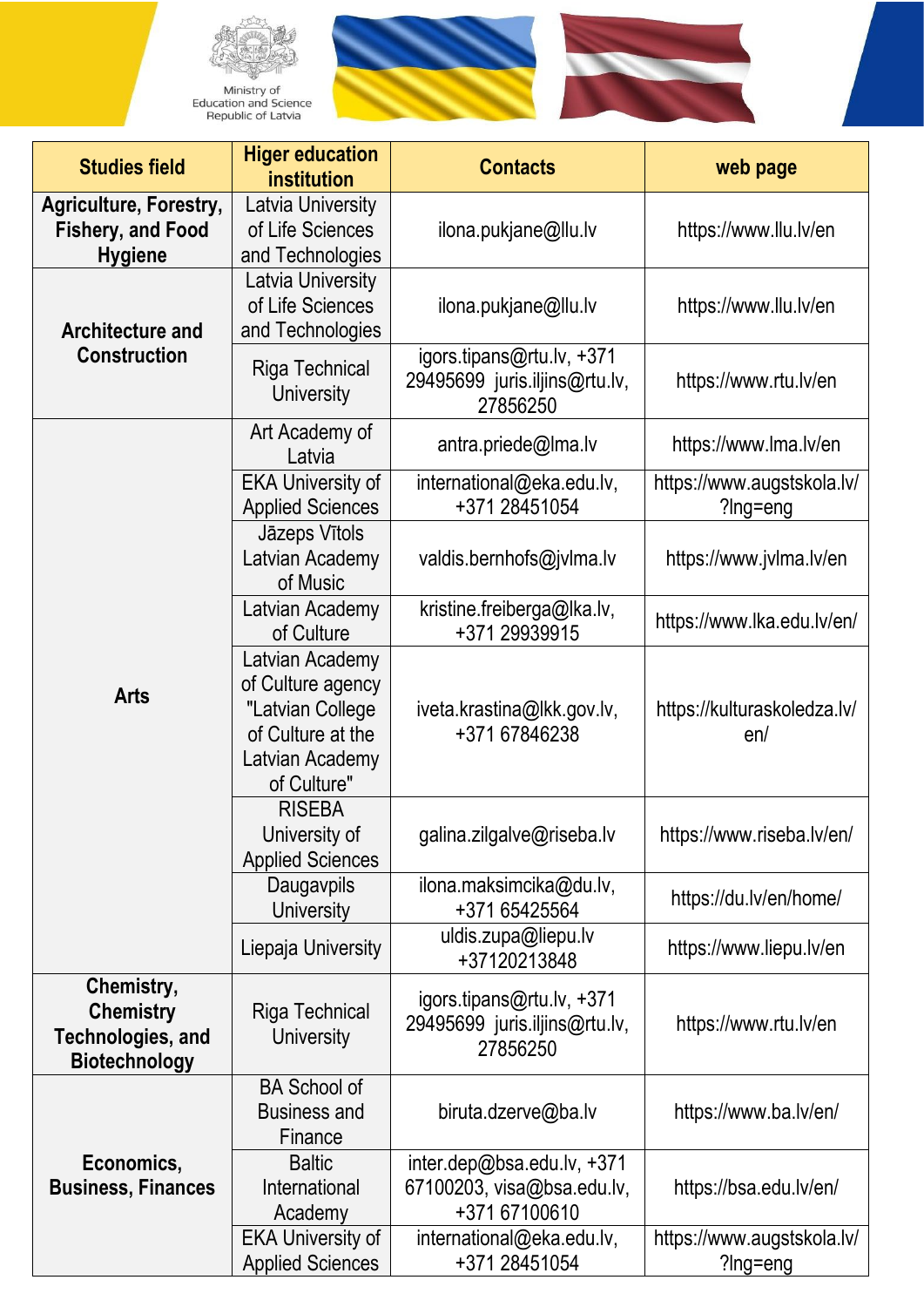

Ministry of<br>Education and Science<br>Republic of Latvia





|                                               | Latvia University<br>of Life Sciences<br>and Technologies | ilona.pukjane@llu.lv                                                             | https://www.llu.lv/en                 |
|-----------------------------------------------|-----------------------------------------------------------|----------------------------------------------------------------------------------|---------------------------------------|
|                                               | Rēzekne<br>Academy of<br><b>Technologies</b>              | Sanda.Kaulina@rta.lv, +371<br>28390076                                           | https://2021.rta.lv/en/               |
|                                               | <b>Riga Technical</b><br><b>University</b>                | igors.tipans@rtu.lv, +371<br>29495699 juris.iljins@rtu.lv,<br>27856250           | https://www.rtu.lv/en                 |
|                                               | <b>RISEBA</b><br>University of<br><b>Applied Sciences</b> | galina.zilgalve@riseba.lv                                                        | https://www.riseba.lv/en/             |
|                                               | <b>Stockholm</b><br>School of<br>Economics in<br>Riga     | marina.troskova@sseriga.edu                                                      | https://www.sseriga.edu/              |
|                                               | Daugavpils<br><b>University</b>                           | ilona.maksimcika@du.lv,<br>+371 65425564                                         | https://du.lv/en/home/                |
|                                               | University of<br>Latvia                                   | zane.svilane@lu.lv                                                               | https://www.lu.lv/en                  |
|                                               | Latvian Academy<br>of Sport<br>Education                  | ivars.kravalis@lspa.lv, +371<br>29129568<br>iveta.boge@Ispa.lv, +371<br>26466477 | https://www.lspa.lv/eng/in<br>dex.php |
| <b>Education, Pedagogy</b>                    | Rēzekne<br>Academy of<br><b>Technologies</b>              | Sanda.Kaulina@rta.lv, +371<br>28390076                                           | https://2021.rta.lv/en/               |
| and Sports                                    | Daugavpils<br>University                                  | ilona.maksimcika@du.lv,<br>+371 65425564                                         | https://du.lv/en/home/                |
|                                               | University of<br>Latvia                                   | zane.svilane@lu.lv                                                               | https://www.lu.lv/en                  |
|                                               | Liepaja University                                        | uldis.zupa@liepu.lv<br>+37120213848                                              | https://www.liepu.lv/en               |
| Environmental<br><b>Protection</b>            | Latvia University<br>of Life Sciences<br>and Technologies | ilona.pukjane@llu.lv                                                             | https://www.llu.lv/en                 |
|                                               | Riga Technical<br>University                              | igors.tipans@rtu.lv, +371<br>29495699 juris.iljins@rtu.lv,<br>27856250           | https://www.rtu.lv/en                 |
|                                               | Liepaja University                                        | uldis.zupa@liepu.lv<br>+37120213848                                              | https://www.liepu.lv/en               |
| <b>Geography and Earth</b><br><b>Sciences</b> | University of<br>Latvia                                   | zane.svilane@lu.lv                                                               | https://www.lu.lv/en                  |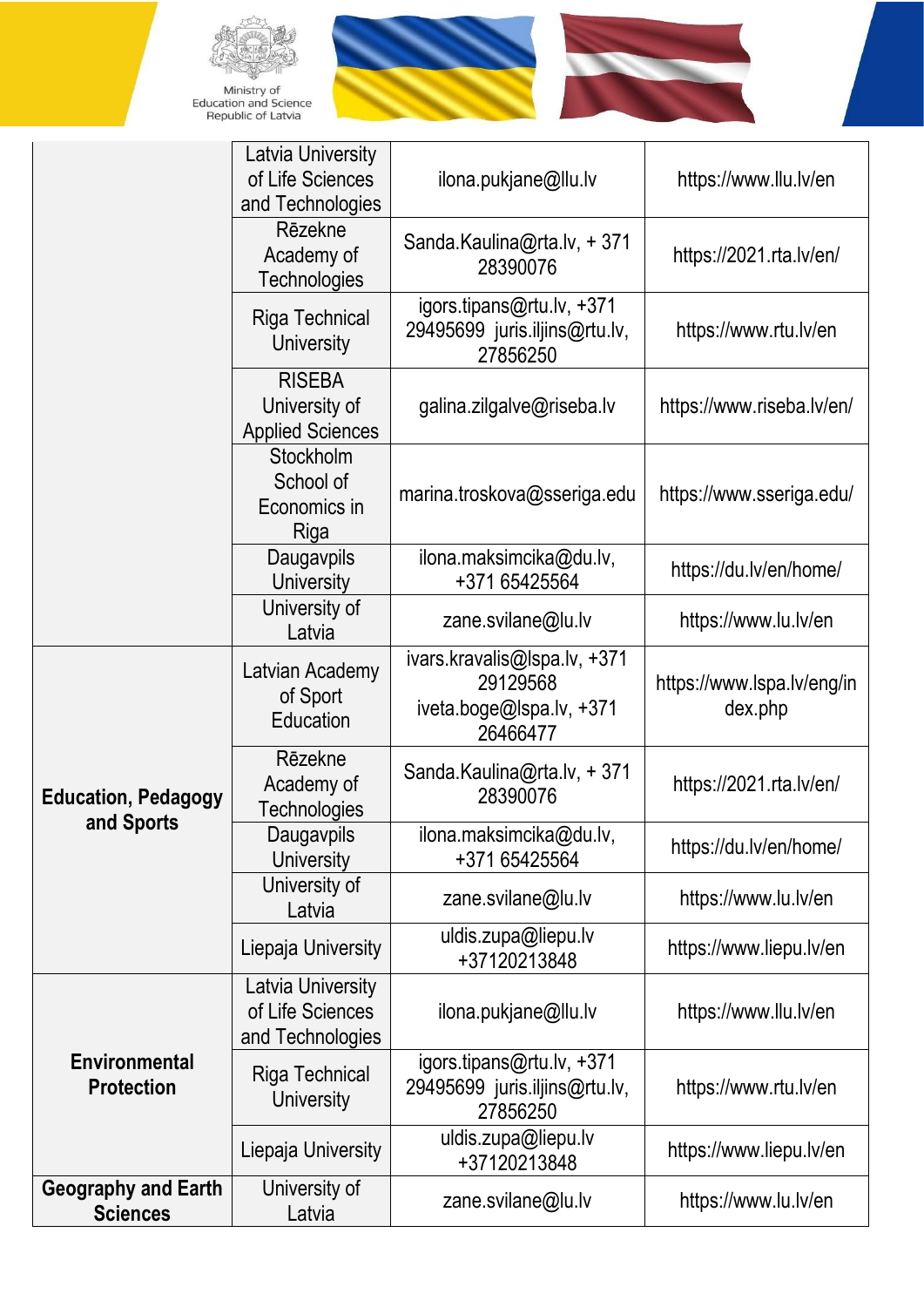





| <b>Health Care</b>                                                                                                                               | Latvian Academy<br>of Sport<br>Education                  | ivars.kravalis@lspa.lv, +371<br>29129568<br>iveta.boge@lspa.lv, +371<br>26466477 | https://www.lspa.lv/eng/in<br>dex.php       |
|--------------------------------------------------------------------------------------------------------------------------------------------------|-----------------------------------------------------------|----------------------------------------------------------------------------------|---------------------------------------------|
|                                                                                                                                                  | Rīga Stradiņš<br><b>University</b>                        | ieva.lejniece@rsu.lv                                                             | https://www.rsu.lv/en                       |
|                                                                                                                                                  | University of<br>Latvia                                   | zane.svilane@lu.lv                                                               | https://www.lu.lv/en                        |
| <b>History and</b>                                                                                                                               | Daugavpils<br><b>University</b>                           | ilona.maksimcika@du.lv,<br>+371 65425564                                         | https://du.lv/en/home/                      |
| <b>Philosophy</b>                                                                                                                                | University of<br>Latvia                                   | zane.svilane@lu.lv                                                               | https://www.lu.lv/en                        |
| <b>Hotel and Restaurant</b>                                                                                                                      | <b>ISMA</b><br>University of<br><b>Applied Sciences</b>   | marina.celika@isma.lv; +371<br>67114518                                          | https://www.isma.lv/en/                     |
| <b>Service, Tourism and</b><br><b>Recreation</b>                                                                                                 | <b>Turība University</b>                                  | Imants.Bergs@turiba.lv, +371<br>29110419                                         | https://www.turiba.lv/en/                   |
| Organisation                                                                                                                                     | Vidzeme<br>University of<br><b>Applied Sciences</b>       | iveta.grinberga@va.lv, +371<br>26651033                                          | https://va.lv/en                            |
|                                                                                                                                                  | Rīga Stradiņš<br><b>University</b>                        | ieva.lejniece@rsu.lv                                                             | https://www.rsu.lv/en                       |
|                                                                                                                                                  | <b>RISEBA</b><br>University of<br><b>Applied Sciences</b> | galina.zilgalve@riseba.lv                                                        | https://www.riseba.lv/en/                   |
| Information and<br><b>Communication</b>                                                                                                          | <b>Turība University</b>                                  | Imants.Bergs@turiba.lv, +371<br>29110419                                         | https://www.turiba.lv/en/                   |
| <b>Sciences</b>                                                                                                                                  | <b>ISMA</b><br>University of<br><b>Applied Sciences</b>   | marina.celika@isma.lv; +371<br>67114518                                          | https://www.isma.lv/en/                     |
|                                                                                                                                                  | Vidzeme<br>University of<br><b>Applied Sciences</b>       | iveta.grinberga@va.lv, +371<br>26651033                                          | https://va.lv/en                            |
| <b>Information</b>                                                                                                                               | <b>EKA University of</b><br><b>Applied Sciences</b>       | international@eka.edu.lv,<br>+371 28451054                                       | https://www.augstskola.lv/<br>? $Ing = eng$ |
| Technology,<br><b>Computer Hardware,</b><br>Electronics,<br><b>Telecommunications,</b><br>Computer<br>Management, and<br><b>Computer Science</b> | Rēzekne<br>Academy of<br><b>Technologies</b>              | Sanda.Kaulina@rta.lv, +371<br>28390076                                           | https://2021.rta.lv/en/                     |
|                                                                                                                                                  | <b>Riga Aeronautical</b><br>Institute                     | manager@rai.lv, +371<br>67629207, +371 29571158                                  | http://rai.lv/en/index.php                  |
|                                                                                                                                                  | Riga Technical<br><b>University</b>                       | igors.tipans@rtu.lv, +371<br>29495699 juris.iljins@rtu.lv,<br>27856250           | https://www.rtu.lv/en                       |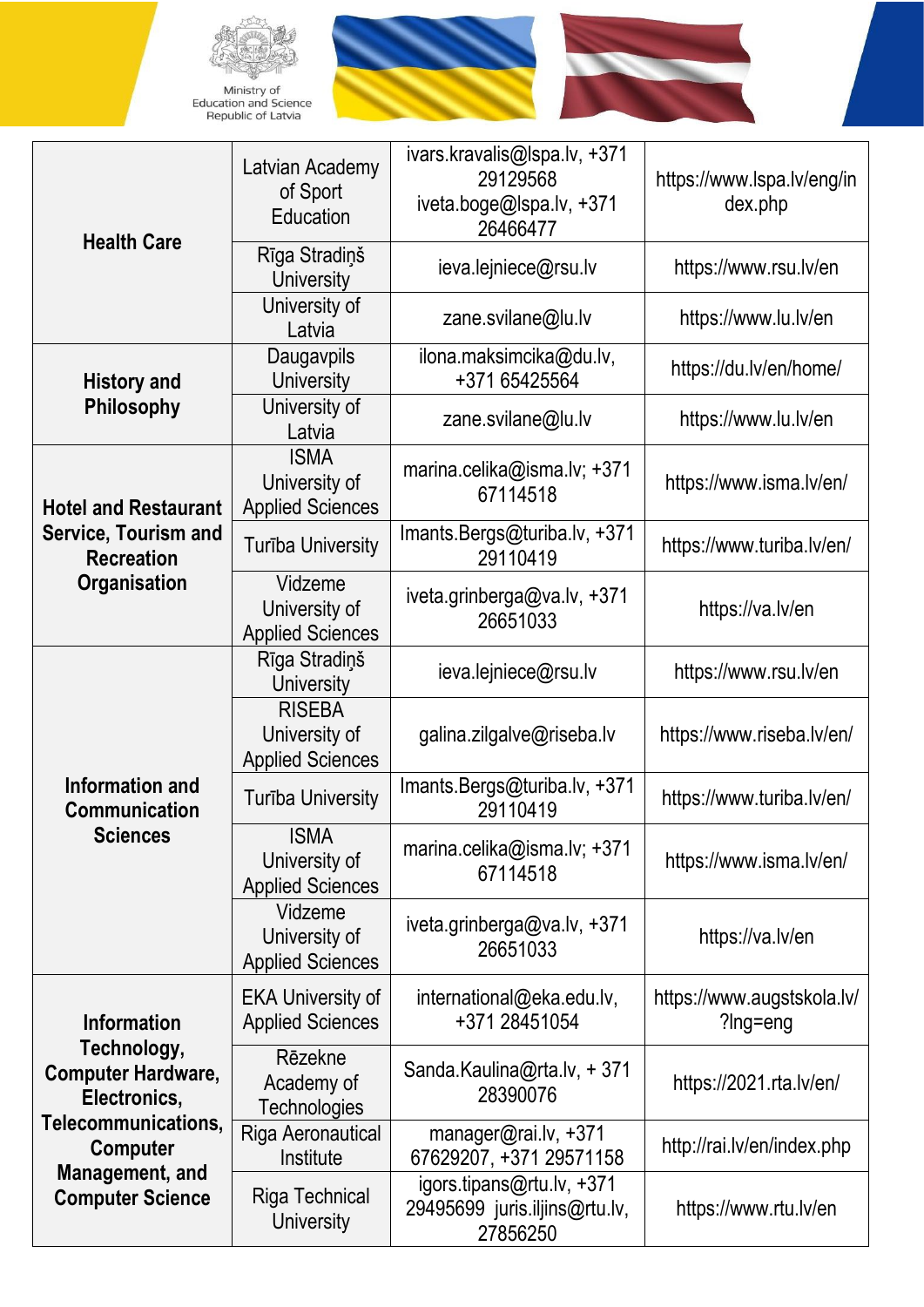

Ministry of<br>Education and Science<br>Republic of Latvia





|                                                                                                                  | <b>Turība University</b>                              | Imants.Bergs@turiba.lv, +371<br>29110419                                  | https://www.turiba.lv/en/  |
|------------------------------------------------------------------------------------------------------------------|-------------------------------------------------------|---------------------------------------------------------------------------|----------------------------|
|                                                                                                                  | University of<br>Latvia                               | zane.svilane@lu.lv                                                        | https://www.lu.lv/en       |
|                                                                                                                  | Liepaja University                                    | uldis.zupa@liepu.lv<br>+37120213848                                       | https://www.liepu.lv/en    |
|                                                                                                                  | Ventspils<br>University of<br><b>Applied Sciences</b> | kristiana.balode@venta.lv, +<br>371 63629646                              | https://www.venta.lv/en    |
|                                                                                                                  | Vidzeme<br>University of<br><b>Applied Sciences</b>   | iveta.grinberga@va.lv, +371<br>26651033                                   | https://va.lv/en           |
|                                                                                                                  | Rēzekne<br>Academy of<br><b>Technologies</b>          | Sanda.Kaulina@rta.lv, +371<br>28390076                                    | https://2021.rta.lv/en/    |
| <b>Internal Security and</b><br><b>Civil Protection</b>                                                          | Rīga Stradiņš<br><b>University</b>                    | ieva.lejniece@rsu.lv                                                      | https://www.rsu.lv/en      |
|                                                                                                                  | Riga Technical<br><b>University</b>                   | igors.tipans@rtu.lv, +371<br>29495699 juris.iljins@rtu.lv,<br>27856250    | https://www.rtu.lv/en      |
|                                                                                                                  | Daugavpils<br><b>University</b>                       | ilona.maksimcika@du.lv,<br>+371 65425564                                  | https://du.lv/en/home/     |
| Language and<br><b>Culture Studies,</b><br><b>Mother Tongue</b><br>Studies, and<br>Language<br><b>Programmes</b> | University of<br>Latvia                               | zane.svilane@lu.lv                                                        | https://www.lu.lv/en       |
|                                                                                                                  | Liepaja University                                    | uldis.zupa@liepu.lv<br>+37120213848                                       | https://www.liepu.lv/en    |
|                                                                                                                  | Ventspils<br>University of<br><b>Applied Sciences</b> | kristiana.balode@venta.lv, +<br>371 63629646                              | https://www.venta.lv/en    |
| Law                                                                                                              | Rīga Stradiņš<br><b>University</b>                    | ieva.lejniece@rsu.lv                                                      | https://www.rsu.lv/en      |
|                                                                                                                  | <b>Turiba University</b>                              | Imants.Bergs@turiba.lv, +371<br>29110419                                  | https://www.turiba.lv/en/  |
|                                                                                                                  | Riga Graduate<br>School of Law                        | ieva.racenaja@rgsl.edu.lv                                                 | https://www.rgsl.edu.lv/en |
|                                                                                                                  | University of<br>Latvia                               | zane.svilane@lu.lv                                                        | https://www.lu.lv/en       |
| Management,<br><b>Administration and</b><br><b>Management of Real</b><br><b>Property</b>                         | <b>BA School of</b><br><b>Business and</b><br>Finance | biruta.dzerve@ba.lv                                                       | https://www.ba.lv/en/      |
|                                                                                                                  | <b>Baltic</b><br>International<br>Academy             | inter.dep@bsa.edu.lv, +371<br>67100203, visa@bsa.edu.lv,<br>+371 67100610 | https://bsa.edu.lv/en/     |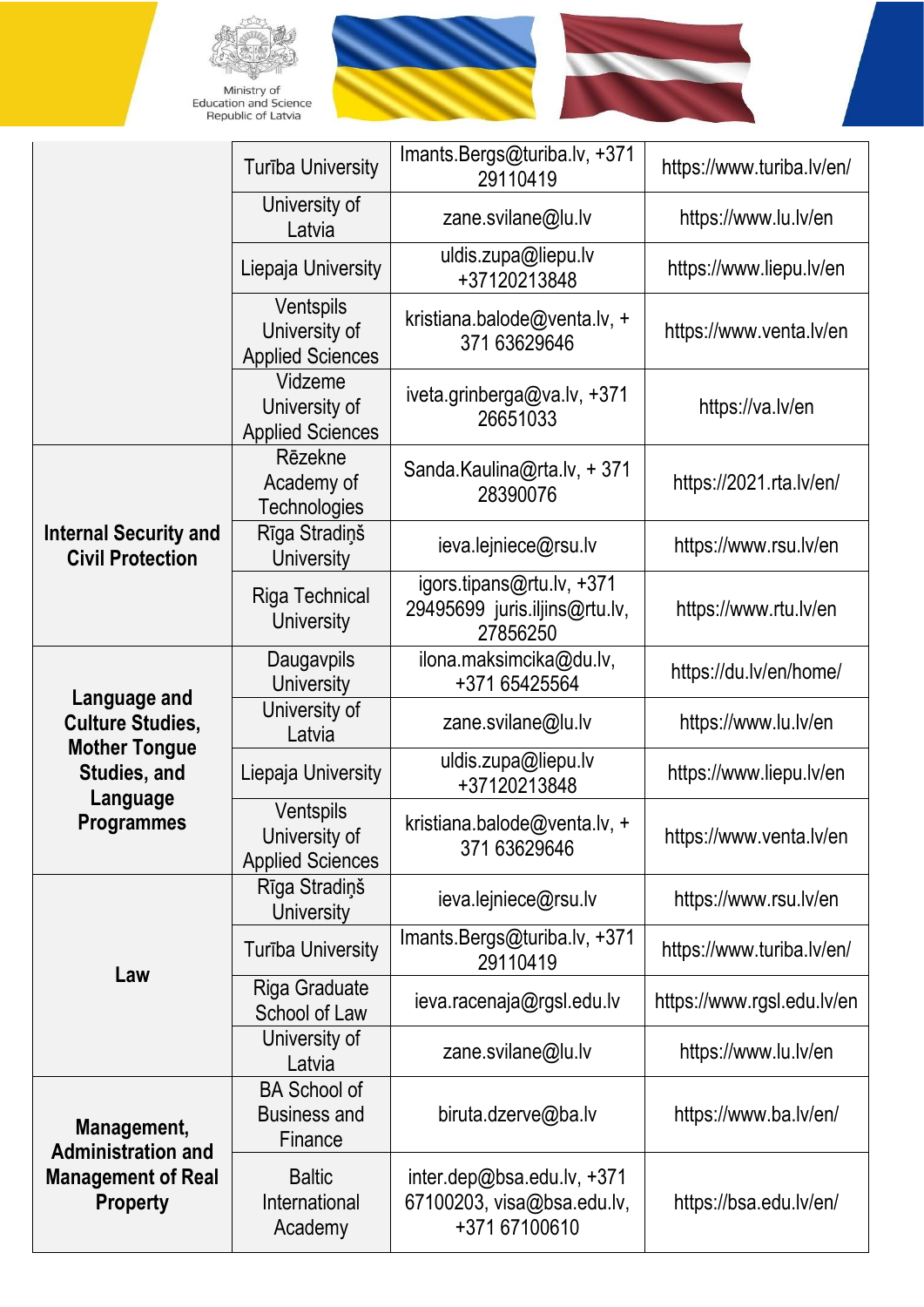

Ministry of<br>Education and Science<br>Republic of Latvia





|                                      | <b>EKA University of</b><br><b>Applied Sciences</b>       | international@eka.edu.lv,<br>+371 28451054                             | https://www.augstskola.lv/<br>?Ing=eng |
|--------------------------------------|-----------------------------------------------------------|------------------------------------------------------------------------|----------------------------------------|
|                                      | Latvia University<br>of Life Sciences<br>and Technologies | ilona.pukjane@llu.lv                                                   | https://www.llu.lv/en                  |
|                                      | Rēzekne<br>Academy of<br><b>Technologies</b>              | Sanda.Kaulina@rta.lv, +371<br>28390076                                 | https://2021.rta.lv/en/                |
|                                      | Rīga Stradiņš<br><b>University</b>                        | ieva.lejniece@rsu.lv                                                   | https://www.rsu.lv/en                  |
|                                      | Riga Technical<br>University                              | igors.tipans@rtu.lv, +371<br>29495699 juris.iljins@rtu.lv,<br>27856250 | https://www.rtu.lv/en                  |
|                                      | <b>RISEBA</b><br>University of<br><b>Applied Sciences</b> | galina.zilgalve@riseba.lv                                              | https://www.riseba.lv/en/              |
|                                      | Stockholm<br>School of<br>Economics in<br>Riga            | marina.troskova@sseriga.edu                                            | https://www.sseriga.edu/               |
|                                      | <b>Turība University</b>                                  | Imants.Bergs@turiba.lv, +371<br>29110419                               | https://www.turiba.lv/en/              |
|                                      | Daugavpils<br>University                                  | ilona.maksimcika@du.lv,<br>+371 65425564                               | https://du.lv/en/home/                 |
|                                      | University of<br>Latvia                                   | zane.svilane@lu.lv                                                     | https://www.lu.lv/en                   |
|                                      | Ventspils<br>University of<br><b>Applied Sciences</b>     | kristiana.balode@venta.lv, +<br>371 63629646                           | https://www.venta.lv/en                |
|                                      | Vidzeme<br>University of<br><b>Applied Sciences</b>       | iveta.grinberga@va.lv, +371<br>26651033                                | https://va.lv/en                       |
| Manufacture and<br><b>Processing</b> | Latvia University<br>of Life Sciences<br>and Technologies | ilona.pukjane@llu.lv                                                   | https://www.llu.lv/en                  |
|                                      | Riga Technical<br><b>University</b>                       | igors.tipans@rtu.lv, +371<br>29495699 juris.iljins@rtu.lv,<br>27856250 | https://www.rtu.lv/en                  |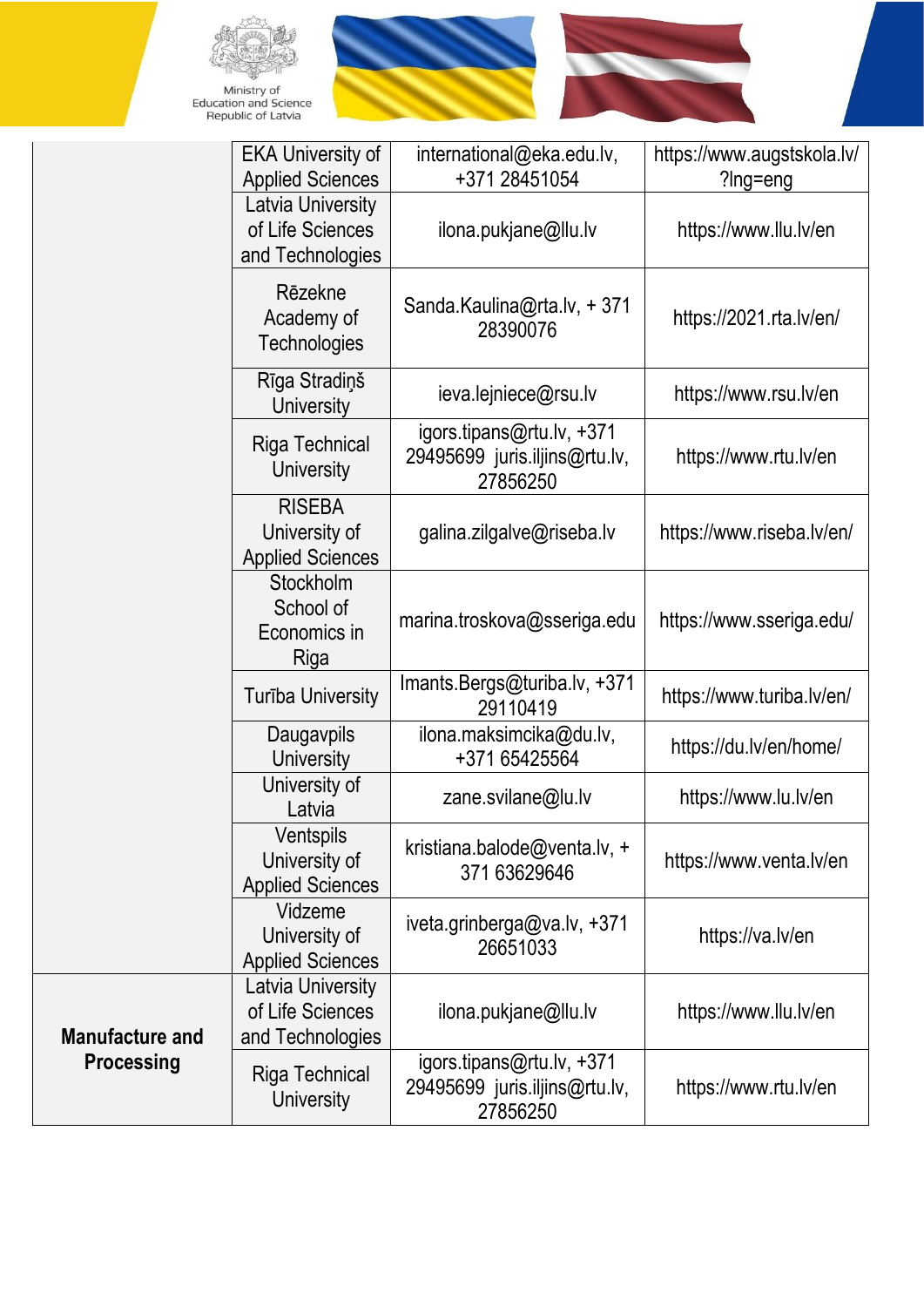





| <b>Mechanics and Metal</b><br><b>Processing, Heat</b><br><b>Power Engineering,</b><br><b>Heat Technology,</b> | Latvia University<br>of Life Sciences        | ilona.pukjane@llu.lv                                                      |                            |
|---------------------------------------------------------------------------------------------------------------|----------------------------------------------|---------------------------------------------------------------------------|----------------------------|
|                                                                                                               | and Technologies                             |                                                                           | https://www.llu.lv/en      |
|                                                                                                               | <b>Latvian Maritime</b><br>Academy           | vija.kasakovska@latja.lv,<br>+371 28614151                                | http://www.latja.lv/en/    |
|                                                                                                               | Rēzekne<br>Academy of<br><b>Technologies</b> | Sanda.Kaulina@rta.lv, +371<br>28390076                                    | https://2021.rta.lv/en/    |
| and Mechanical<br><b>Engineering</b>                                                                          | Riga Aeronautical<br>Institute               | manager@rai.lv, +371<br>67629207, +371 29571158                           | http://rai.lv/en/index.php |
|                                                                                                               | Riga Technical<br><b>University</b>          | igors.tipans@rtu.lv, +371<br>29495699 juris.iljins@rtu.lv,<br>27856250    | https://www.rtu.lv/en      |
|                                                                                                               |                                              | igors.tipans@rtu.lv, +371                                                 |                            |
| <b>Physics, Material</b>                                                                                      | Riga Technical<br><b>University</b>          | 29495699 juris.iljins@rtu.lv,<br>27856250                                 | https://www.rtu.lv/en      |
| Science,<br>Mathematics, and<br><b>Statistics</b>                                                             | Daugavpils<br><b>University</b>              | ilona.maksimcika@du.lv,<br>+371 65425564                                  | https://du.lv/en/home/     |
|                                                                                                               | University of<br>Latvia                      | zane.svilane@lu.lv                                                        | https://www.lu.lv/en       |
| Power Industry,<br><b>Electrical</b><br><b>Engineering, and</b><br><b>Electrical</b><br><b>Technologies</b>   | Riga Technical<br>University                 | igors.tipans@rtu.lv, +371<br>29495699 juris.iljins@rtu.lv,<br>27856250    | https://www.rtu.lv/en      |
|                                                                                                               | <b>Baltic</b><br>International<br>Academy    | inter.dep@bsa.edu.lv, +371<br>67100203, visa@bsa.edu.lv,<br>+371 67100610 | https://bsa.edu.lv/en/     |
| <b>Psychology</b>                                                                                             | Rīga Stradiņš<br><b>University</b>           | ieva.lejniece@rsu.lv                                                      | https://www.rsu.lv/en      |
|                                                                                                               | <b>Daugavpils</b><br>University              | ilona.maksimcika@du.lv,<br>+371 65425564                                  | https://du.lv/en/home/     |
|                                                                                                               | University of<br>Latvia                      | zane.svilane@lu.lv                                                        | https://www.lu.lv/en       |
| <b>Religion and</b><br><b>Theology</b>                                                                        | Latvian Christian<br>academy                 | akademija@kra.lv                                                          | https://en.kra.lv/home/    |
|                                                                                                               | University of<br>Latvia                      | zane.svilane@lu.lv                                                        | https://www.lu.lv/en       |
| <b>Social Welfare</b>                                                                                         | Rēzekne<br>Academy of<br><b>Technologies</b> | Sanda.Kaulina@rta.lv, +371<br>28390076                                    | https://2021.rta.lv/en/    |
|                                                                                                               | Rīga Stradiņš<br><b>University</b>           | ieva.lejniece@rsu.lv                                                      | https://www.rsu.lv/en      |